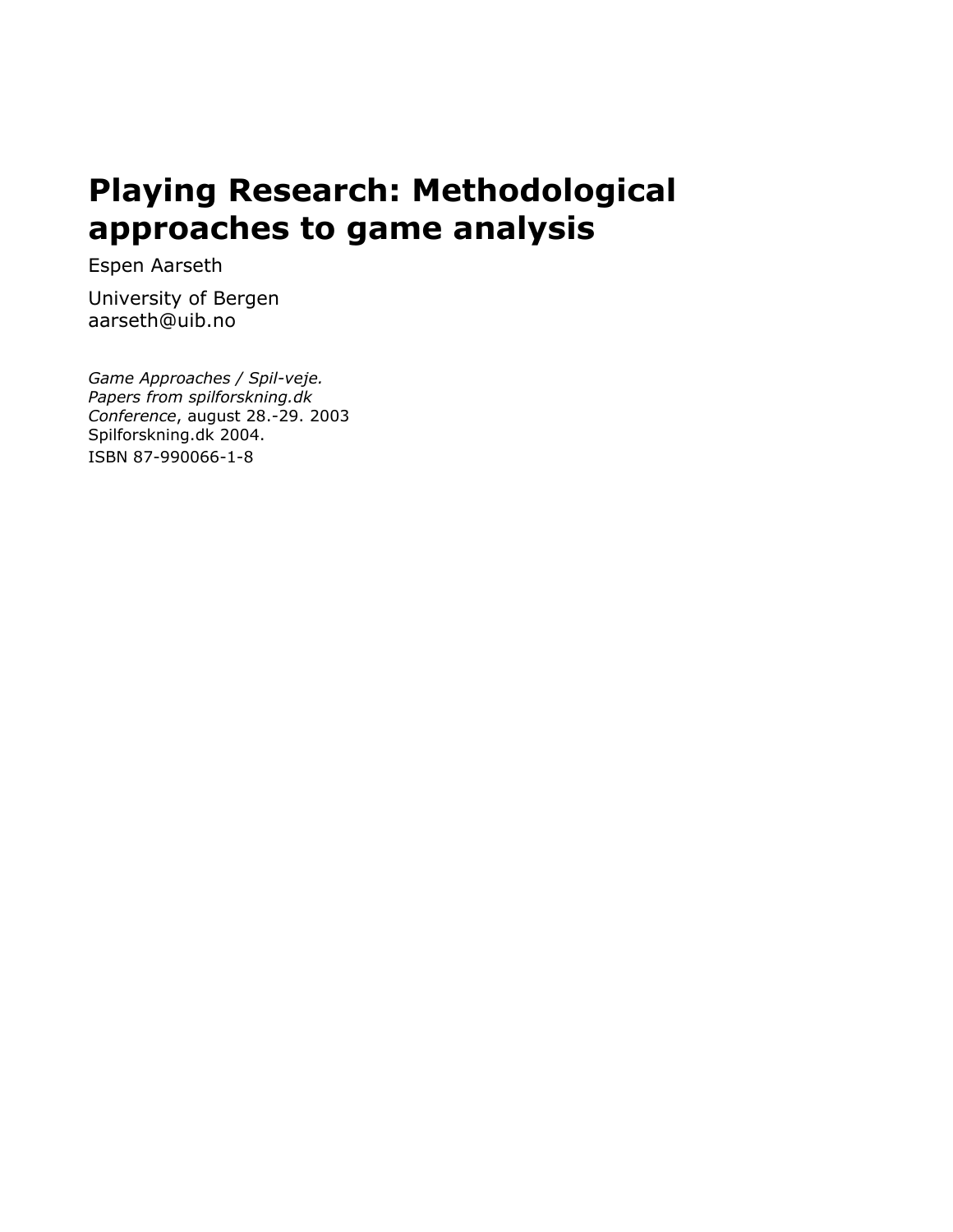#### **INTRODUCTION**

The study of game aesthetics is a very recent practice, spanning less than two decades. Unlike game studies in mathematics or the social sciences, which are much older, games became subject to humanistic study only after computer and video games became popular. This lack of persistent interest might seem odd, but only if we see traditional games and computer games as intrinsically similar, which they are not. We might try to explain this lack by noting that games are usually seen as trivial and low-brow by the aesthetic and theoretical elites who cultivate the analysis of artistic media objects: literature, the visual arts, theatre, music, etc. But this does not explain the fact that aesthetic studies of games are now possible, and even, in some academic environments, encouraged and supported with grants. What happened to cause this change?

A better explanation could be that these games, unlike traditional games or sports, consist of non-ephemeral, artistic content (stored words, sounds and images), which places the games much closer to the ideal object of the Humanities, the work of art. Thus, they become visible and textualizable for the aesthetic observer, in a way the previous phenomena were not.

However, this sudden visibility, probably also caused by the tremendous economic and cultural success of computer games, produces certain blind spots in the aesthetic observer, especially if he/she is trained in textual/visual analysis, as is usually the case. Instead of treating the new phenomena carefully, and as objects of a study for which no methodology yet exists, they are analyzed willy-nilly, with tools that happen to be at hand, such as film theory or narratology, from Aristotle onwards. The cautious search for a methodology, which we should have reason to expect of reflective practitioners in any new field, is suspiciously absent from most current aesthetic analyses of games.

This paper seeks to outline and promote a methodology for the aesthetic study of games, which, given the current nascent state of the field, will doubtless give way to more sophisticated approaches in the years to come.

It is a method rather than a theory, since the approach is empirical, and not limited to any particular theoretical result or model. It should also become clear that the method is not without problems, whose severity might be relative to the individual researcher and their resources.

Given the expressive richness of the genre, which is

unprecedented in the history of media, the empirical approach chosen by the researcher becomes a critical issue. Any theoretical approach to game aesthetics implies a methodology of play, which, if not declared, becomes suspect.

#### **LEVELING THE PLAYING FIELD**

Given a newish empirical field, such as computer games, the obvious research question seems to be "How?" How do we investigate, and with what means? Although this question is crucial, and too often ignored by researchers, it is both too late and too early to ask it. Too late, because research using many different disciplines, from psychology to economics, is already well underway, and has been in some cases for decades; and too early, because there is another question that should be asked first, and never is. That question, of course, is "Why?"

Why do we want to make games and gameplay our object of study? Given a field which is interdisciplinary and empirically varied in the extreme, there are a great number of different reasons to do research, and a great number of types of research to pursue. A more or less complete list reads like the A-Z list of subjects from a major university. When faced with the rich and varied world of digital games, it is hard to think of a subject or discipline that *could not* in some way be used to study the field. The primary reason for this is that computer games are simulations, and simulations can, because of the principle of computer universality that Turing (1936) outlined, contain most other phenomena, such as machines or older media. This omni-potential for simulation means that computer games can portray, in principle, any phenomenon we would care to think about, and so, also in principle, no research area is excluded.

In the past, this has meant that games have been a relevant sub-theme in a large number of studies and approaches, and often used as a metaphor. All kinds of social interactions have been termed games, rightly or wrongly, and this superficial game-perspective has been applied to endless phenomena more or less pertinent to it. The concept or term "game" is always taken as a given, usually not worthy of separate investigation, or even of a cursory definition, but handy when we want to describe the *je-ne-sais-quoi* element of our primary, non-game object, whether it be a film, a novel, a play, a poem, a painting, a sculpture, a building, a relationship, or a piece of music. We often "play games" with the concept of game, but we don't take it seriously, since we are really talking about some other phenomenon.

So, what do we do when games become our most important cultural genre? Ideally, this situation should allow us to set up a scholarly field or discipline with the objective to study games. But in what way?

It seems clear that there cannot be *only one* field of computer game research. Already, approaches and studies from AI/computer science to sociology and education explode the field in almost a dozen directions. Like urban studies or epidemiology, a number of independent, different disciplines can be employed for a number of different reasons. The "Curriculum Framework" proposed by the International Game Developers' Association (IGDA) lists nine core topics that should be offered in game programs at universities: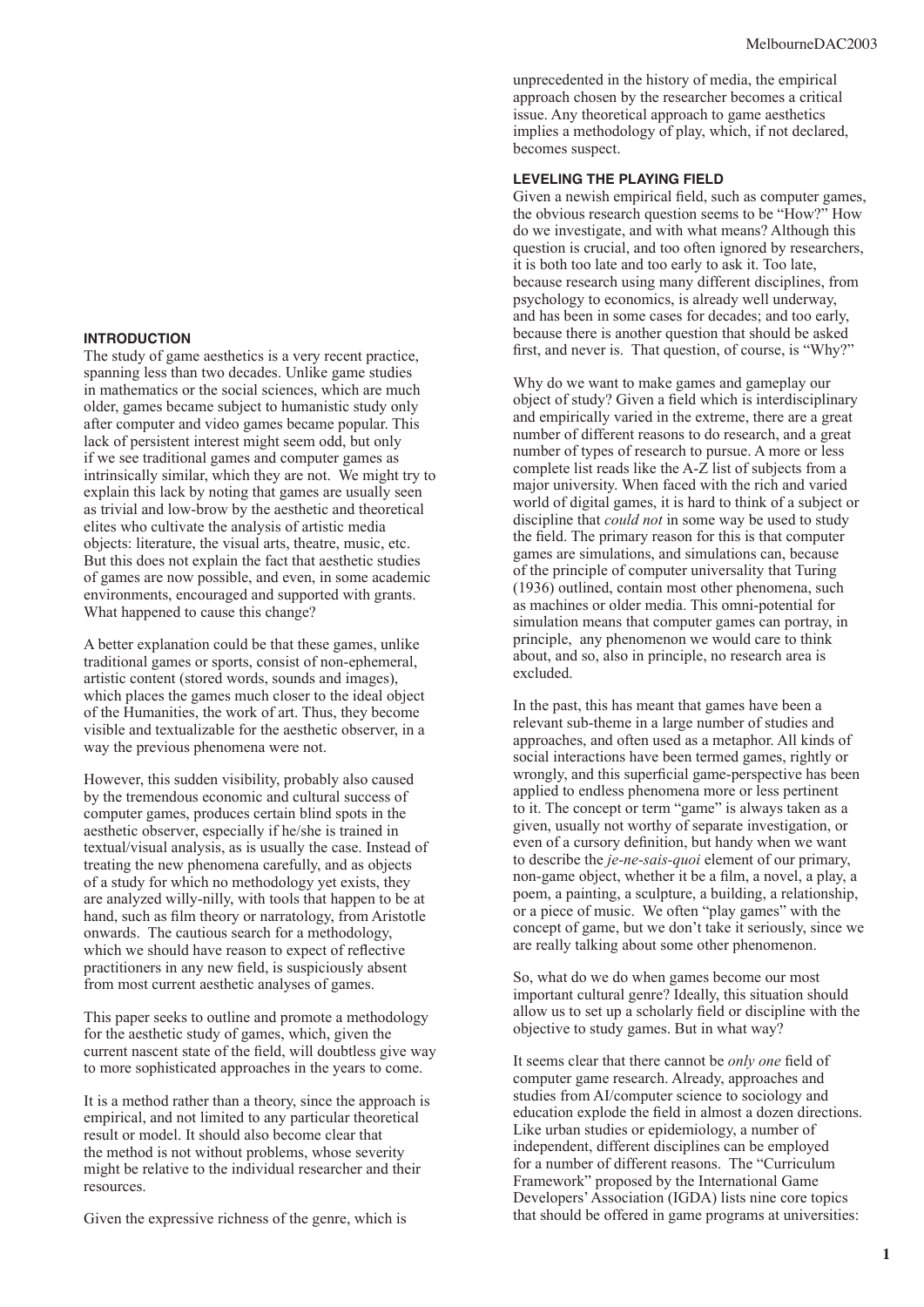# **MelbourneDAC2003**

- Game Criticism, Analysis & History,<br>
Games & Society
- Games & Society.
- Game Systems & Game Design,
- Technical Skills, Programming & Algorithms,
- Visual Design,
- Audio Design,
- Interactive Storytelling, Writing & Scripting,
- Business of Gaming,
- People & Process Management

 Each of these topics lists one or two pages of subtopics, with a total of over 200 subfields and disciplines. If we move out of the game developers' "practical" perspective, we might be able to add a hundred more.

With such variety, how can we even dream of creating a single field for the study of games? It should be obvious that the clinical psychologist with an interest in gameinduced brain patterns has little or nothing in common with a 3D programmer seeking better algorithms for procedural shading. They certainly have no overlap in terms of methodologies.

Explicit discussions of methodology or of empirical selection (or, for that matter, reflections on the choice of theory) are very thin on the ground. A recent and notable exception to this, however, is Lars Konzack (2002) who sets out to construct a methodological framework for analyzing games. His attempt is probably the first, and the present paper is inspired by and indebted to his trailblazing.

# Konzack outlines

"seven different layers of the computer game: hardware, program code, functionality, game play, meaning, referentiality, and socio-culture. Each of these layers may be analysed individually, but an entire analysis of any computer game must be analysed from every angle. Thereby we are analysing both technical, aesthetic and sociocultural perspectives." (89)

Konzack then proceeds to analyze *Soul Calibur* (1999) according to his layers. His comprehensive approach seems very useful in at least three different respects: Firstly, in the thorough analysis of a single, specific game, down to the last detail; secondly, as a general, descriptive, layered model of games; and finally, as a timely reminder of the many-sided, complex media machines that computer games are. However, while it is unfair to call his approach unpractical, its true strength lies probably in the theoretical model rather than as practical, step-by-step formula for game analysis. The strength of Konzack's model is also its weakness: the seven separated layers, which appear to be equally important. However, depending on one's perspective, it seems obvious that, say, gameplay is more important than hardware, and also, in most cases, than referentiality. Indeed, most games are not very interesting in all of these layers, and few present us with real innovations in more than one or two. An aesthetic analysis, just like a computer game, cannot afford to bore its audience, it must cut to the chase and zoom in on the elements that make the game interesting, whatever they are. Konzack's method is probably best used as an open framework, where the analyst can

choose any 2-4 of the seven layers to work with, and ignore the rest. Furthermore, layers should not be seen in isolation, but probably analysed together for best effect.

# **A TYPOLOGY OF GAME RESEARCH**

The elements we choose to examine are always predetermined by our motivation for the analysis. Why are we interested in this particular game? What is the point of our analysis? Given the large number of potential disciplinary perspectives discussed above, it seems that the list of motives and focal points could be equally large. For instance, it is unlikely that the same method would be fruitful in analysing both massively multiplayer games like *EverQuest* and puzzle/twitch games like *Tetris*. Also, the concept of "computer games" is quite weak, and notoriously hard to define in an interesting way. Do we include digitized versions of traditional board games? What about chess played by email? Programmed opponents for traditional games (artificial chess or checkers-players, say) dilute the concept even further. Could we identify a genre of "intrinsic computer games" that will help us exclude the games that are only trivially and "uninterestingly" digital, such as *Who wants to be a Millionaire* on CD-ROM? Perhaps it would be best to drop the term "computer game" altogether, and instead try to find a more suitable name for the phenomenon that interests us.

One such name would be "games in virtual environments."1 This label fits games from *Tetris* via *Drug Wars* to *EverQuest*, while computerized toys like *Furby* and dice and card games like *Blackjack* are excluded. Non-computerized simulation games like *Monopoly* or *Dungeons and Dragons* would not be excluded, but perhaps that is a benefit rather than a problem. After all, the kinship between these and many computerized virtual-environment games is undeniable, so it makes good sense to actually include them.

Given this focus, what general elements do we find in "games in virtual environments"? I would like to point out three dimensions that characterize every game of this type:

- Gameplay (the players' actions, strategies and motives)
- Game-structure (the rules of the game, including the simulation rules)
- Game-world (fictional content, topology/level design, textures etc.)

Almost any game, from football to chess, can be described by this tripartite model. Since a game is a process rather than an object, there can be no game without players playing. Since these games are about controlling and exploring a spatial representation (see Aarseth 2000) the game must take place inside a clearly defined gameworld. And since all games have rules for advancing or losing, the game-structure of rules is perhaps the most fundamental of the three elements. Without rules to structure actions, but with a (virtual) world, we would have free play or other forms of interaction, but not *gameplay*.

These three levels could all be subdivided further, e.g. Gameplay: actions, strategies, social relations, players' knowledge, in-character communication, outof-character communication, etc. They can be analysed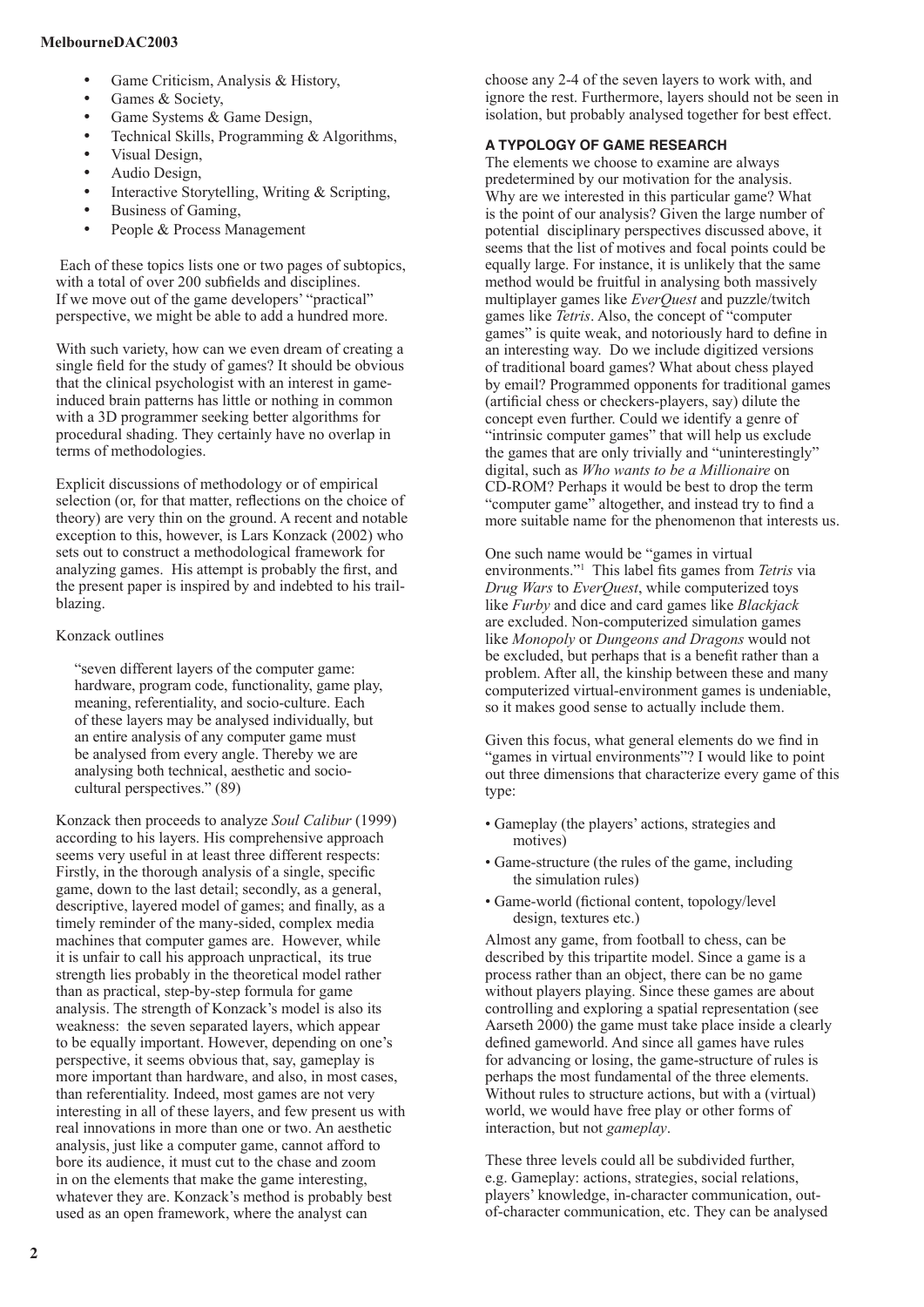separately, or combined: how does the combination of a certain game-structure and a certain game-world (arena) affect the gameplay? (E.g. how does changing the gravity from 1 to .3 affect the game?)

These interdependent levels have different weight in different games. In some games, typically multiuser roleplaying games, the first level dominates. In strategy and reaction-based games, such as *Command&Conquer* and *Tetris* or *Quake*, the rules dominate the game. And in world-exploration games, such as *Half-Life* or *Myst*, the Game-world is the dominant element. However, since all games are dominated by their rules, perhaps it is more accurate to say that in social games and world games, the rules dominate the experience *less* absolutely.

Perhaps more importantly in this context, by focusing on each of the three levels, we could identify three different types of games research perspectives:

- Gameplay: sociological, ethnological, psychological etc.
- Game-rules: Game Design, business, law, computer science/AI
- Game-world: Art, aesthetics, history, cultural/media studies, economics

In addition, combinations of the above could define more narrowly defined research areas, such as avatarrights (rules&world), player-strategy or hacking (play&rules) or roleplaying (play&world).

My hypothesis is that there is a strong correlation between the dominant level of a game and the attraction it has as analytical object for certain disciplines and approaches. This is of course not surprising, but is should be acknowledged and perhaps guarded against when the purpose of the analysis is to produce general observations about games and playing.

# **BUT WHERE IS THE METHOD?**

For any kind of game, there are three main ways of acquiring knowledge about it. Firstly, we can study the design, rules and mechanics of the game, insofar as these are available to us, e.g. by talking to the developers of the game. Secondly, we can observe others play, or read their reports and reviews, and hope that their knowledge is representative and their play competent. Thirdly, we can play the game ourselves. While all methods are valid, the third way is clearly the best, especially if combined or reinforced by the other two. If we have not experienced the game personally, we are liable to commit severe misunderstandings, even if we study the mechanics and try our best to guess at their workings. And unlike studies of films and literature, merely observing the action will not put us in the role of the audience. When others play, what takes place on the screen is only partly representative of what the player experiences. The other, perhaps more important part is the mental interpretation and exploration of the rules, which of course is invisible to the non-informed nonplayer. As non-players we don't know how to distinguish between functional and decorative sign elements in the game.

Once we have mastered the game ourselves, or other games in the same genre, non-involved observation

and player interviews can be quite effective, and even provide insights that our own play could not produce. But informed game scholarship must involve play, just like scholars of film and literature experience the works first hand, as well as through secondary sources.

That said, how do we play? Is playing for analytical purposes different from playing for pleasure? That depends on our reason for the analysis. A journalist assigned a game to review for a mass audience will probably spend less time than a serious game scholar carefully dissecting a potential masterpiece. Another factor is of course the type of game. A multiplayer game requires the participation of others in our play, while a complex strategy game may require hundreds of hours in quiet contemplation.

As a player, we must assume one of a number of positions vis-à-vis the game. What type of player am I? Am I newbie, casual, hardcore? Do I know the genre? How much research should I do prior to playing? Do I take notes while playing? Keep a game-diary, perhaps? Or do I just go ahead and immerse myself, and worry about critical analysis later? Some games are fast, some are slow; should we approach them differently? Should we record ourselves while playing? How do we analyze a game we are not very good at?

As a non-player observer, the situation may seem easier, but is it? If I watch others play, how do I figure out their prior knowledge of the game? How do I choose my subjects? Every game involves a learning process, and this process is different for different players, depending on prior skills, motivation and context.

#### **STYLES OF PLAY**

Richard Bartle (1996) offers perhaps the best analysis of players and playing we have seen so far. He presents a typology of four player types, and describes how the interactions between types influences the social atmosphere in the game. The four types are *socializers* (the players who play to enjoy the company of other players), *killers* (players who enjoy preying on and harassing other players), *achievers* (players who like to win and triumph) and *explorers* (players who enjoy discovering the game's secrets and hidden mechanics, including discovering and exploiting programming errors).

It seems Bartle has created a general model of human behaviour in virtual environments, and one which certainly could be used to classify game scholars as well. His typology is extracted from his active observations of the first MUDs, but his model works well with other types of games, and even beyond, with phenomena such as web portals. In almost any type of game, the drive to win, master and discover leads the players to socialize, trouble each other, impress, or find solutions that no one thought possible. A complex game, such as *Civilization*, *Deus Ex* or *GTA3* may be won in a matter of days or weeks, but due to the openness of the simulation and the collective ingenuity of players, the potential for new discoveries is endless.

After playing the multiplayer demo of *Return To Castle Wolfenstein* (the level called "beach invasion") for more than a year and a half, I am still occasionally amazed at what I see fellow players do. The game takes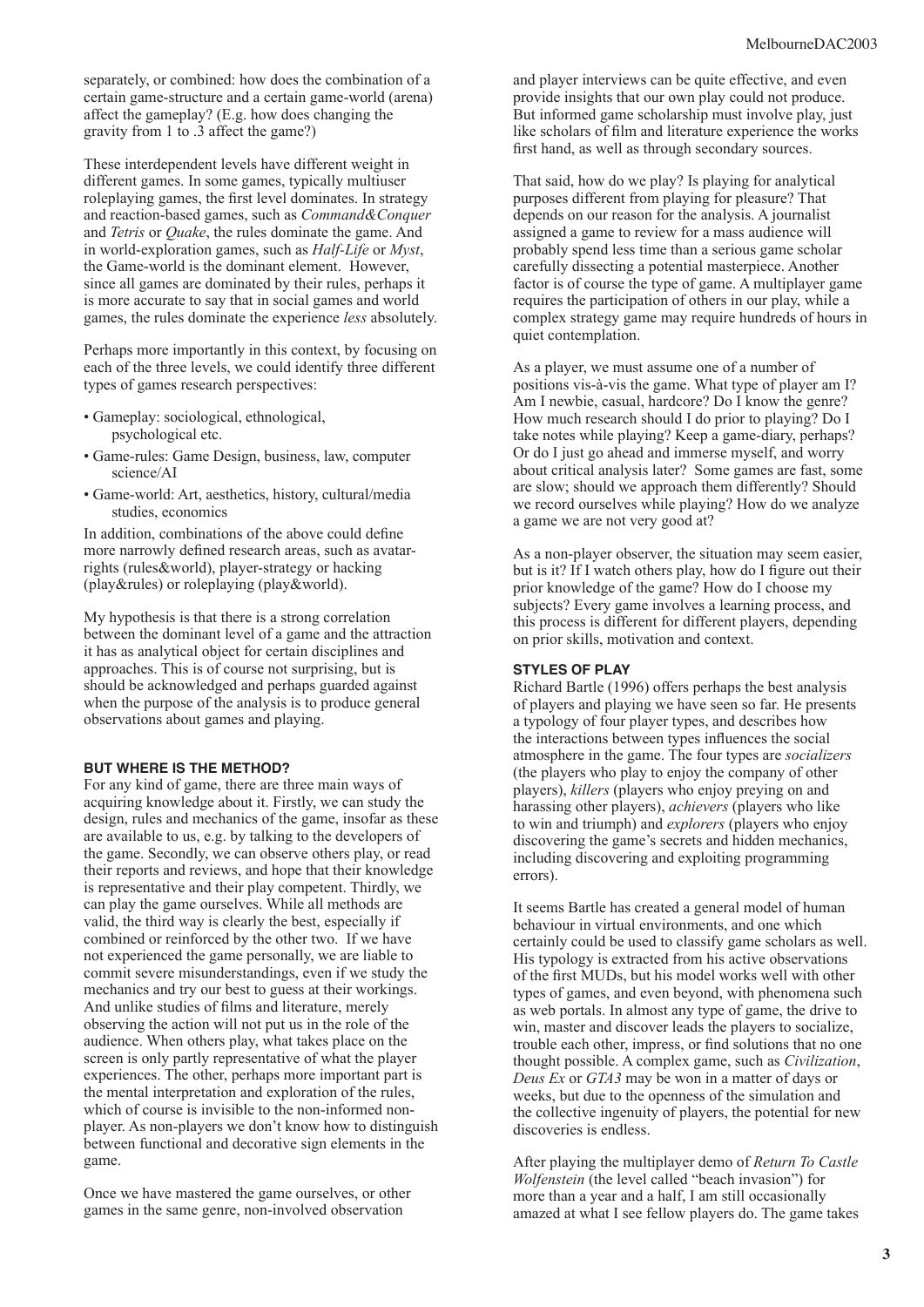# **MelbourneDAC2003**

place on a Normandy beach, with one team defending a bunker as German soldiers, and the others playing as allies trying to invade it from the sea. At one point more than a year after the game was released, someone discovered that by exploiting the fact that players were invulnerable for the first seconds after they were revived by a medic, one could "fly" over the wall if one was revived next to a live grenade about to explode. Thus, by committing suicide, one could win the game in a novel way. This is clearly a Bartelian explorer at work, inventing a new strategy based on a weakness in the rule/simulation system. Far from an isolated case, the use of such exploits are typical in advanced gameplay. Some games, such as *GTA3*, even reward the player for certain innovative moves, such as spectacular car jumps (stunts). The dialectic between player inventiveness and game designers' need to balance realism and playability in the simulation can be regarded as a major source of creativity on both sides. Players find the discovery of exploitable bugs and loopholes in the games highly rewarding, while designers see the experiments of explorers as a challenge to their ability to predict the simulation's unwanted side effects. There is a fine line between a funny but harmless bug, and a game that is ruined by bug-exploiting players, especially in multiplayer games.

How should the game scholar approach exploitable games? Clearly, the explorers among us will enjoy this aspect, while the socialisers and killers (if there are any killers in our profession?) might ignore it. The achievers, on the other hand, will have a moral dilemma on their hands: should they play nice, or exploitatively?

This brings another style of play to our attention: the *cheater*. This lowly creature, for some reason not mentioned in Bartle's typology, can often be spotted far into the ranks of game scholars as well as among the average players. It is with great and increasing regret that one reads papers on game analysis where the author unashamedly admits that yes, I used a cheat code, or yes, I consulted a walk-through. In other fields this behaviour seems impossible, at least to admit openly. Imagine a professor of renaissance studies admitting to have used a Cliff or York Notes guide? While it is understandable that academics with not too much time on their hands find it difficult to spend the hundreds of hours necessary to master a game, and therefore give in to the temptation to zip through a game (typically a quest game) using the walkthrough, or (even worse) using the no-clipping or god-mode cheats, it is hard to imagine excellence of research arising from such practices. Where is the respect for the game? And, more importantly, how is the flavor of the game kept intact?

And yet, at times, most of us have done it.

#### **FEAR AND LOATHING IN MORROWIND**

After having played quest games for nearly twenty years, I am struck by the repetitiveness of the situation. Receive a task, find a solution, look for the next challenge. Or, in other words, explore, kill, explore some more, kill some more, etc. The two redeeming features of such games were improved graphics and, as a consequence, richer, better game worlds. From Crowther and Woods' original *Adventure* via *Myst* and *Duke Nukem* to *Half-Life, Serious Sam, No One Lives Forever, Max Payne* and beyond, the gameplay stays more or less

the same, the rules likewise, but the game-world, as a corollary of Moore's Law, improves yearly (along with expanded development budgets). If not, the new games would never sell at all. Where is the new adventure game with retarded graphics that was successful? It does not exist. Take away the game-world, and what is left is literally the same game skeleton, give or take an algorithm. Bungie's quite successful first-personshooter *Halo* was more or less a remake of their earlier hit *Marathon*, but with better graphics and an improved engine, of course. Science fiction futurism, medieval fantasy, or  $20<sup>th</sup>$  century *noir*, the formula is the same: kill, explore, kill some more.

The linear structure of adventure games like these is unnoticed the first time you play one, and perhaps also the second or third game you play, but after a while the boredom hits, and even the most enjoyable game becomes un-re-playable. Another law than Moore's is probably at work here: the more linear, the less replayable. The corollary – the more nonlinear, the more replayable – also seems true.

One such nonlinear game is *Morrowind* (Bethesda Softworks, 2002), the third installment in *The Elder Scrolls* trilogy. *Morrowind* is set in a mysterious fantasy empire, with elves, orcs, various political and religious organizations, monster-infested waste lands, Imperial law enforcers, magical weapons, treasure dungeons, and more. *Morrowind* is a bildung-game in the tradition of *Rogue/Nethack, Ultima Underworld* and *Diablo*, where the player-character gathers strength and personal skills in a typical rags-to-riches scenario. Unlike these dungeon games, however, *Morrowind* is set in an open landscape, populated with small towns and occasional large cities, and plenty of underground crypts, caves and dungeons. The scale of the game-world is impressive, as is the variety of wildlife, people and vegetation, and even architectural styles.

The game starts with the player choosing/creating a character. This character is then let loose in the *Morrowind* world, freed from prison by the Emperor's order, and with some yet undefined task to perform in return. At first the world and your place in it is bewildering. The non-playing characters you meet are willing to talk to you, especially in the towns, where imperial guards keep order, but out in the open countryside monsters and villains will attack you on sight. Luckily, there are a few alternative means of transport, such as silt-riders (elephant-sized, strange-looking bugs) whose drivers will take you to the nearby towns for a few coins. Slowly you gather information and join guilds or factions to perform tasks that will make you rise in rank. As you perform these tasks and gather experience points you increase your skills. A quicker way to do this is to pay for private lessons from various eh.. personal trainers you meet here and there.

Little by little you learn to fight, to use magic and to navigate the world, and slowly the map of *Morrowind* expands to let you see more and more of the grand picture. The exact events as they happen, however, are completely unique from player to player. The first thing I did after having bought a suitable sword with my meager initial allowance, was to wander into a dungeon and get myself slaughtered by the despicable villain who lived there. Needless to say, much later when I happened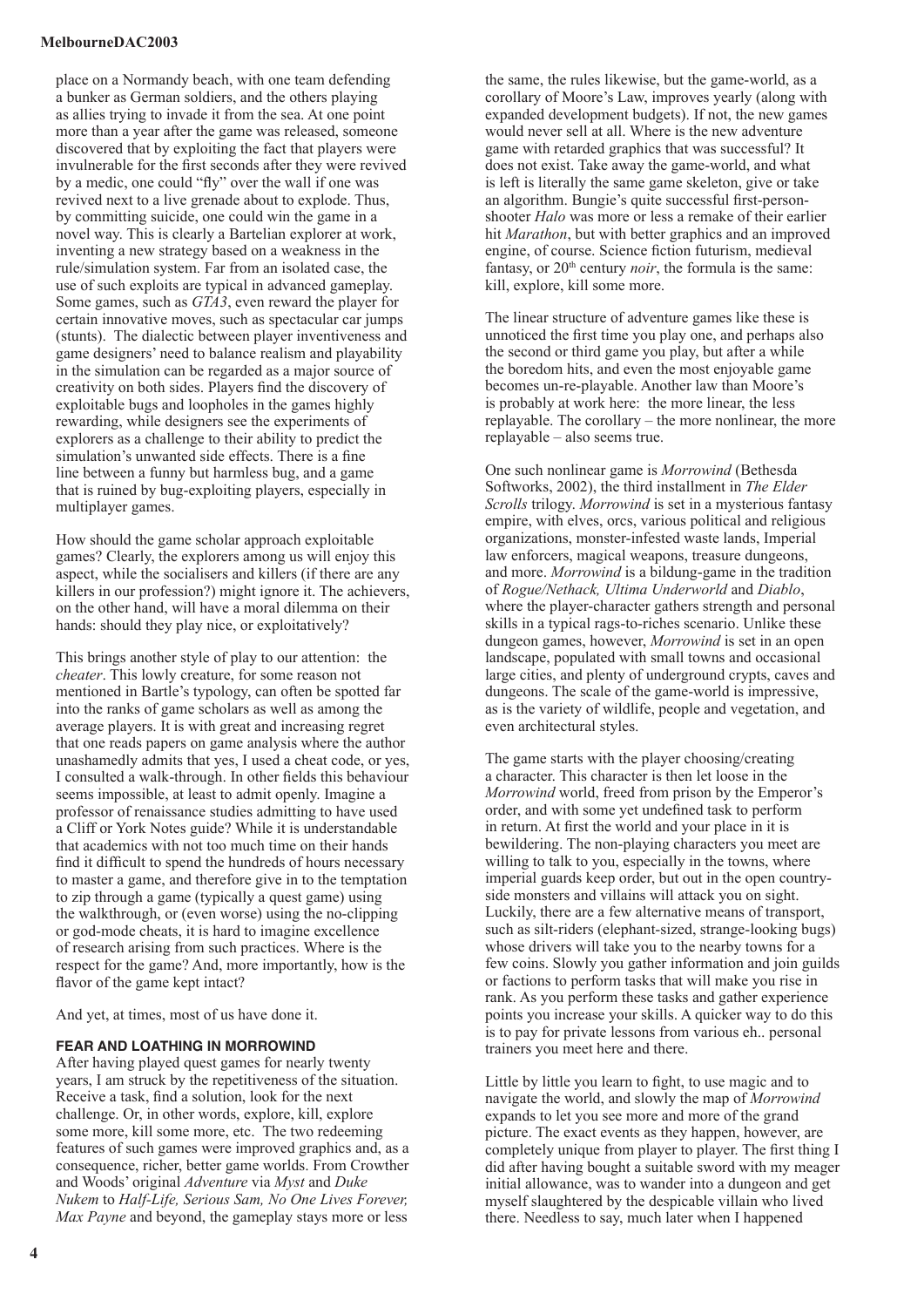by that region again, I sought a terrible revenge and afterwards looted his filthy abode, not finding anything of real value.

After my first unfortunate encounter, I learned my lesson and played much more carefully and cowardly, through numerous colorful adventures that space will not allow me to recount here. I learned that stealth and cunning get you much further than brawny behaviour. Money is very hard to come by at first, so I decided to leave my real-world morals behind, and steal whatever I could get away with. Most items in the game have owners, but you can still sell stolen goods to others. In particular, a dour book seller in Vivec, the largest city, became a favorite victim. I would visit his shop and stuff away a few dozen expensive volumes when he and the guard weren't looking. Then I would sell them to a merchant across the street. Eventually nearly half his three hundred books were gone, but since I was not actually caught in the act, the poor book seller never really noticed anything, regardless of his half-empty shelves. Later I discovered an even more profitable exploit, which wasn't even illegal. With all the selling, my merchant skill went through the roof. This meant that I could bargain well, and make much greater profits than a beginner would. So I would seek out the merchant with the most money, which happened to be an apothecary in the provincial town of Balmora, buy her most expensive item, a mortar, at a very reasonable price, and sell it back to her for a very nice profit. This I would repeat over and over, till she was out of money. I would then go upstairs and sleep in her bed for 24 hours (the time it takes for her money to regenerate) and start the process over.

With an unlimited supply of money, I could buy the training and weapons I wanted, and become a master fighter, the scourge of Morrowind. No monster too dangerous, no quest too hard. I could explore freely, and I could enter the most dangerous places I could find, such as the volcano at the center of the world. There, in a dungeon, lived a demon named Dagoth Ur, and this, finally, was an opponent worthy of my might and magic.

Until that moment, I had enjoyed a game with almost no linearity whatsoever. Any quest presented to me I could take or refuse, and little consequence would come of it. Sometimes a character would ask me to help him, and follow me around until I did, and I still remember with some shame a near-naked mercenary I promised to help find his gear, but had to abandon when he got stuck in a cave (the NPCs<sup>2</sup> have limited navigation skills, and get stuck easily). Occasionally I would do the wrong thing, as when I was on a mission to eliminate two Kwama mine robbers but killed two innocent miners instead (they were in the wrong place and fit the description…). But, all in all, these were happy times, exploring, fighting, and pearl-diving, in a vast landscape filled with countless wonders. I even learned to fly.

However, when I met Dagoth Ur, my world changed. Dagoth Ur was simply too powerful to kill, or, as he tauntingly pointed out, I did not have the right tools for the job. Hmm. Where to get those tools? I had a rough idea, but it would involve lots of tedious exploring, so curiosity got the better of me and I finally dropped out of the game and googled for a walkthrough.

That was a mistake. The walkthrough contained a wealth

of information, about quests, characters and challenges I did not even know existed, and about a central quest that I had never heard of. So instead of simply finding the information I wanted, I was overloaded with information I had never asked for. This should have added depth to my impression of the game world, but it had the opposite, flattening effect: Instead of making me want to explore further, the walkthrough put me off playing the game! The magic was gone, and my personal investment in the world, after a week of playing, was totally devalued. I stopped playing. I still have fond memories of a great game, where my wish for an open, undirected game experience came true beautifully. However, the knowledge that there was a central quest, and that by following a recipe made by others I would be able to enact this quest, simply put me off further playing. I was no longer in love with the game.

The moral lesson here, for me at least, is that walkthroughs and other types of cheats can easily ruin the game. (They are not called "spoilers" for nothing.) But what about the methodology? My free, improvised play had not helped me to discover essential parts of the game. In failing to discover the main quest, I failed as a model player, in spite of my great enjoyment in the game. Perhaps there is a potential conflict between free enjoyment and game analysis, where cheats and walkthroughs that take away the game's challenges, must still be used to understand it. Of course, if I had had more patience and more time, then I might have discovered the main quest on my own.

#### **THE HERMENEUTIC FEED-BACK LOOPS OF PLAY AND NON-PLAY**

*How* is determined by *why*. So what are the reasons for analysing games? And what, and how many, kinds of reasons are there? Game analysis is not just a critical/ theoretical practice; gamers do it all the time. The primary objective/meaning of most games, how to play well and win, demands an analytical approach. In order to progress through the learning stages of a game, the player must explore various strategies and experiment with different techniques. This kind of pragmatic analysis could be said to be present in the consumption of other genres also, but non-academic viewers or players do not regard their engagement with a new literary or cinematic work as a learning process, which every player of a new game must and does. While the interpretation of a literary or filmatic work will require certain analytical skills, the game requires analysis practiced as performance, with direct feedback from the system. This is a dynamic, real-time hermeneutics that lacks a corresponding structure in film or literature.

Reading a book or viewing a film does not provide direct feedback, in the sense that our performance is evaluated in real time. As Markku Eskelinen (2001) has pointed out, "in art we might have to configure in order to be able to interpret whereas in games we have to interpret in order to be able to configure." Our understanding of books or films, in the form of an essay or paper, might be evaluated externally by our peers or teachers. But to show that we understand a game, all we have to do is to play it well.

What will a typology of game analysis look like? There are at least to main types of analysis: playing and nonplaying. Can these be subdivided further? It would be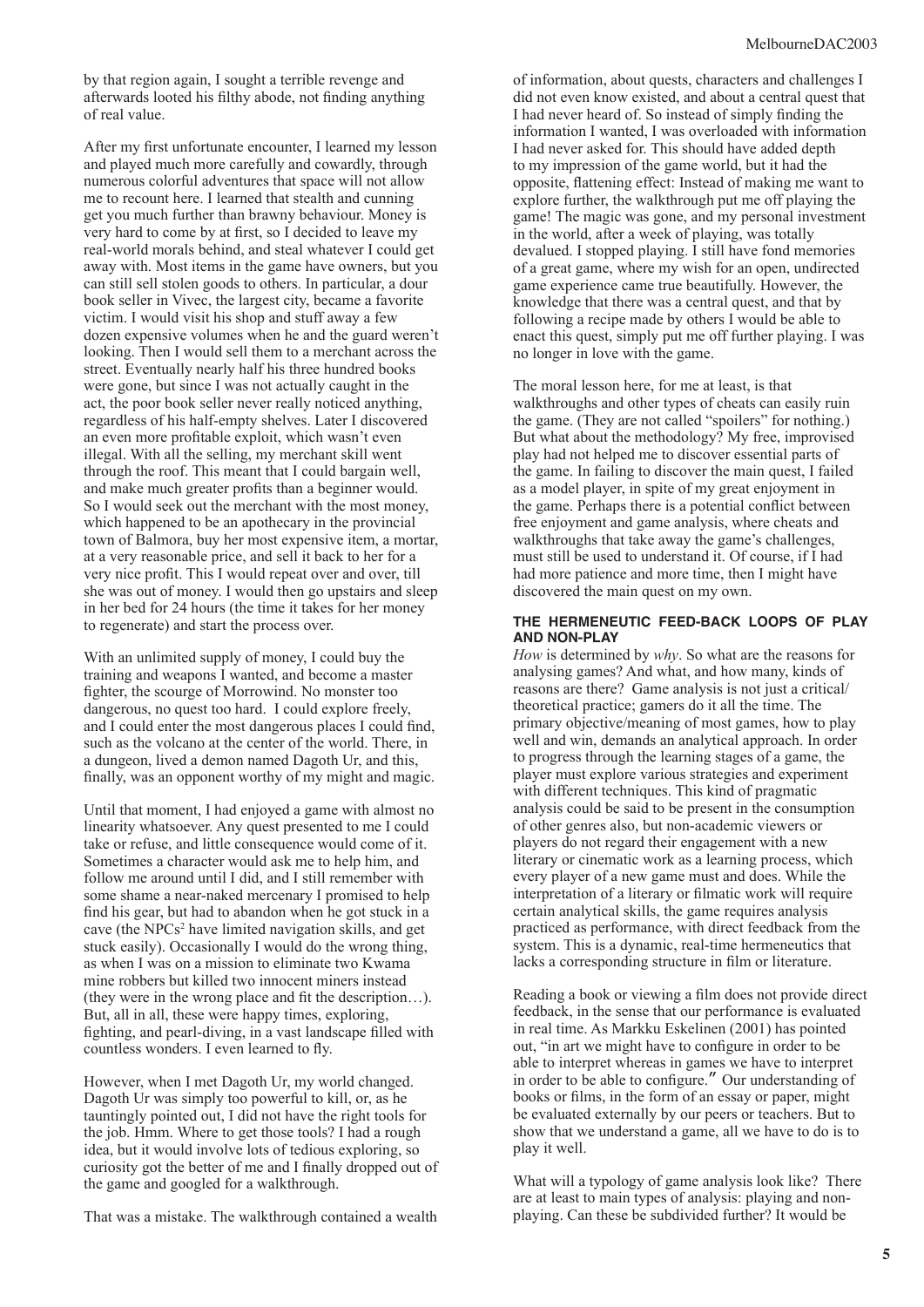# **MelbourneDAC2003**

natural to assume that non-playing can only exist in one form, but this is not the case. Take, for instance, Eugene Provenzo's description (2001) of "U.A.C. Labs," the "mod" (modification) to *DoomII* made by one of the Columbine killers, Eric Harris. Provenzo claims that the characters in the modified game are unable to fight back, and that the *mod* clearly resembles the Columbine massacre. This remarkable claim is not confirmed by a walkthrough of Harris' mod, made by Ben Turner (1999). The Walkthrough shows commented screenshots from a typical Doom mod, consisting of two levels filled with the usual weapons and monsters, which Turner characterizes as "rather unimpressive". Judging by this walkthrough, it seems clear from Provenzo's description that he has not played, and probably not even seen the game he is describing. But then, neither have I. I also use a secondary source, but in this case, my source seems more trustworthy than the one used by Provenzo, who does not list any reference. Here we have two different kinds of non-playing analysis, one based on a walkthrough, and one most likely based on hearsay. While my use of a walkthrough puts me at a significant distance from the game itself, this is still better than Provenzo's position, which seems to allow for serious descriptive errors. I may not be sure that the walkthrough is the real thing, but nothing in Turner's report makes me suspect otherwise. Besides, I am quite familiar with the game that the mod is based on, having followed the *Doom* series from before the first release on the Internet in December 1993.

To generalize, we have several types of sources for our non-playing analysis:

- previous knowledge of genre
- previous knowledge of game-system
- other players' reports
- reviews
- walkthroughs
- discussions
- observing others play
- interviewing players
- game documentation
- playtesting reports
- interviews w/game developers

However, while some of these are better than others, it seems clear that it is in combination with hands-on playing experience that analysis has the best potential for success. But also, as the *Morrowind* example shows, non-play sources can significantly add to our play-based understanding. Like ergodic works in general, there are variations in the realization of the games which means that a collective pool of experience will always bring new aspects forward, as the Normandy Beach/ *Wolfenstein* multiplayer example shows. Thus, it might be argued that for thorough game analysis, drawing on the experience generated by others is crucial, not merely useful. The hermeneutic circle of game analysis should include the game's player collective (the official company web site discussion board, fan web rings, and other user groups), and, if possible, direct observation of others playing, not merely reading of their reports and discussions. Since most aspects of play are nonverbal, observing player styles and techniques directly is invaluable, especially if we already know the game with some degree of intimacy.

#### **PLAYER STRATA IN GAME ANALYSIS**

When it comes to playing and player style, the playing analyst has a number of modes to choose from, depending on personal choice and game genre. Bartle's typology offer four distinct modes, with Cheating as a fifth. Combined with the experience axis of *newbie*, *casual* and *hardcore*, we get fifteen different player positions, although some, such as a "casual explorer," are less likely to occur than others. We could of course play the combinatorial game further and add game genre, theoretical foundation (Lacanian, player-response, feminist, semiotic etc.) and motivation (aesthetic, ethical, cultural etc.) and come up with a cornucopia of analytical combined modes and angles, but that will have to wait for future research. Instead, let us briefly examine the different strata of engagement that playing analysis allows.

First, we have superficial play, where the analyst plays around with the game for a few minutes, merely to make a quick classification and get a "feel" for the game, but without learning interface commands or structural features. Then there is light play, where the player/ analyst learns enough to make meaningful progress in the game, but stops when progress is made. Then there is partial completion, when a sub goal or a series of sub goals has been reached. Total completion is of course only possible in games with defined endings, and not in games such as *Tetris* or *Space Invaders*. Repeated play and expert play are strata that usually come after total completion, unless the game genre is so familiar to the analyst that no substantial learning is necessary. The expert player is also, typically, a winner of multi-player games. The seventh stratum, innovative play, is seen when players invent totally new strategies and play the game not to win, but to achieve a goal by means that are not previously recognized as such by other players. The classic example of this is "rocket jumping" in *Quake*, where firing a rocket towards the floor while jumping will propel the player-avatar high in the air, but nearly every genre can provide examples. A famous example is the "peon rush" in *WarCraft II*, where a player wins by sending his builders to wipe out the opponent's builders, instead of progressing the normal way of first gathering resources, building barracks, training soldiers, etc.

# **TOWARDS A METHODOLOGY**

How *do* we analyze games? It all depends on *who* we are, and *why* we do it. Scholars, gamers, critics and developers all have different needs and need for different methods. As scholars, we may also have different needs and motives, but it might still be possible to come up with common standards. Typically, we start out with a research question, such as "what is gameplay in adventure games?" or we might have encountered a new game which interests us in a puzzling way. If the empirical basis of our inquiry is not already given, we choose one or more games to give our question a target. Here we must be careful to choose games that not only will confirm our hypotheses, but also potentially refute them. Our choice should be well argued and thoroughly defensible.

Do we need theory? This might seem obvious, but as long as there are no really outstanding computer game theories (or, as it happens, hardly any at all), it would seem more important to present a well-argued analysis that commands previous scholarship and breaks new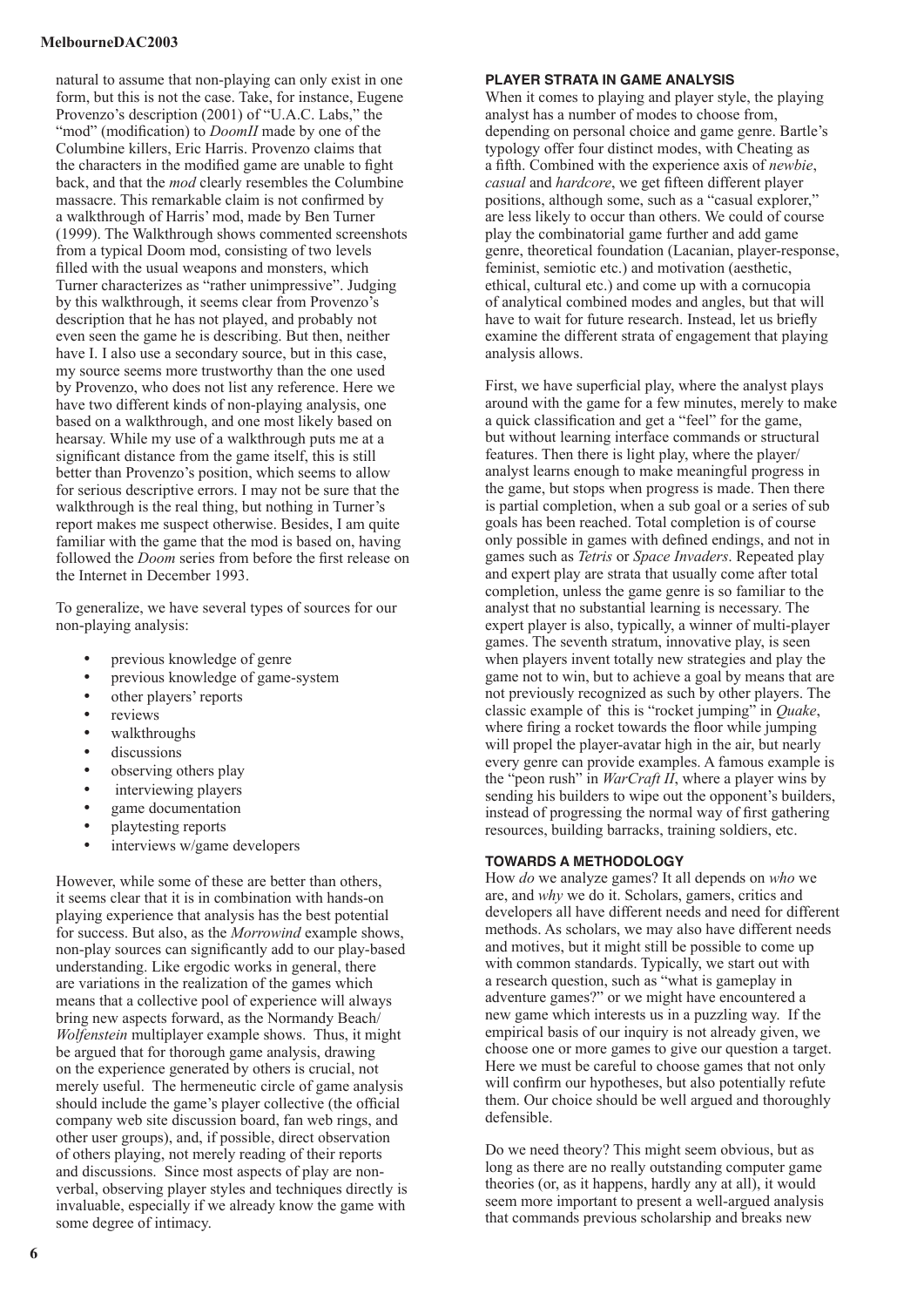analytical ground. Importing and applying theories from outside fields such as literature or art history can be valuable, but not always and necessarily; and often nontheoretical, critical observations can contribute more to the field than a learned but theory-centered discussion. The question to ask here is, does the theory tell us something new about games, or is it discussed merely to be self-confirmed?

In gathering information about the game, we should use as many sources as possible. Playing is essential, but should be combined with other sources if at all possible. Games are performance-oriented, and our own performance might not be the best source, especially when we are analysing it ourselves. The analysis should also contain reflection on the sources used; where they come from, what could have been included, why did we select the ones we did, etc.

When concluding our analysis, we should match the results to the empirical basis. The cultural genre of games contains a rich variety of types and sub-genres, and too often generalizations are made on the basis of a few examples that are neither representative nor popular.

Naturally, methodological suggestions like the above has serious limitations. The game scholar may have a number of reasons for doing analysis, and most of them do not fit the prescriptive lens offered here. But critical self-awareness, in whatever form, should always be practiced.

# **CONCLUSION: PLAYING FOR PRESTIGE?**

For the playing analyst, the question of which position and stratum to attain is a question of skills, experience, ethics, motivation, and time. Although expert and innovative play are always hard and sometimes impossible to reach, they do imply that the (successful) analyst has understood the gameplay and the game rules better than others. A superficial cheater or a casual socialiser simply cannot be expected to reach a deep understanding of the games they examine. Then the question becomes, should we expect game scholars to excel in the games they analyze? This idea, while fairly militant, has some merit, especially if we look to other performing arts, where academic training is often combined with training for practical performance skills. As game scholars, we obviously have an obligation to understand gameplay, and this is best and sometimes only achieved through play. While our achievements as academics are measured by the quality of our publications rather than by our scores in *Tetris* and *Quake*, that quality is nonetheless also, at least for most of us, an indirect result of our playing skills. More crucial here than skills, however, is research ethics. If we comment on games or use games in our cultural and aesthetic analysis, we should play those games, to such an extent that the weight we put on our examples at least match the strata we reach in our play. Non-playing analysis, for whatever purpose, can only be strengthened by prior playing experience. But as my analytical misadventure in *Morrowind* showed, there must also be a balance between free play, analytical play, and nonplay.

# **ACKNOWLEDGEMENTS**

I wish to thank the anonymous DAC reviewers for their very valuable comments and criticisms.

# **REFERENCES**

- 1. Aarseth, Espen (2003): "Quest Games as Post-Narrative Discourse" in Marie-Laure Ryan (ed.) Narrative Across Media. University of Nebraska Press (in Press).
- 2. Aarseth, Espen (2000): "Allegories of Space: The Question of Spatiality in Computer Games" in Markku Eskelinen and Raine Koskimaa (eds.*) Cybertext Yearbook 2000*, University of Jyväskylä. (http://www.hf.uib.no/hi/espen/papers/ space/)
- 3. Bartle, Richard (1996): "HEARTS, CLUBS, DIAMONDS, SPADES: PLAYERS WHO SUIT MUDS." http://www.mud.co.uk/richard/hcds.htm
- 4. Eskelinen, Markku (2001): "The Gaming Situation" in Game Studies, Vol.1 Issue 1. http: //www.gamestudies.org/0101/eskelinen/
- 5. Konzack, Lars (2002): "Computer Game Criticism: A Method for Computer Game Analysis", in CGDC Conference Proceedings, Frans Mayra (ed.), Tampere University Press 2002, pp 89-100. also available at http:// imv.au.dk/~konzack/tampere2002.pdf
- 6. Provenzo, Eugene, Jr. (2001): "Children and Hyperreality The Loss of the Real in Contemporary Childhood and Adolescence" http: //culturalpolicy.uchicago.edu/conf2001/papers/ provenzo.html
- 7. Turing, Alan (1936): "On Computable Numbers, with an application to the Entscheidungsproblem," Proc. Lond. Math. Soc. (2) 42 pp 230-265 (1936- 7); correction ibid. 43, pp 544-546 (1937). Also available at http://www.abelard.org/turpap2/tp2 ie.asp.
- 8. Turner, Ben (1999): [untitled 'UAC Labs' walkthrough] http://www.worldlynx.net/bent/ misc/uaclabs/

# **NOTES**

<sup>1</sup> For a longer discussion of "games in virtual environments," see Aarseth 2003.

<sup>2</sup> Non-Playing Characters, computer-simulated persons in the game.